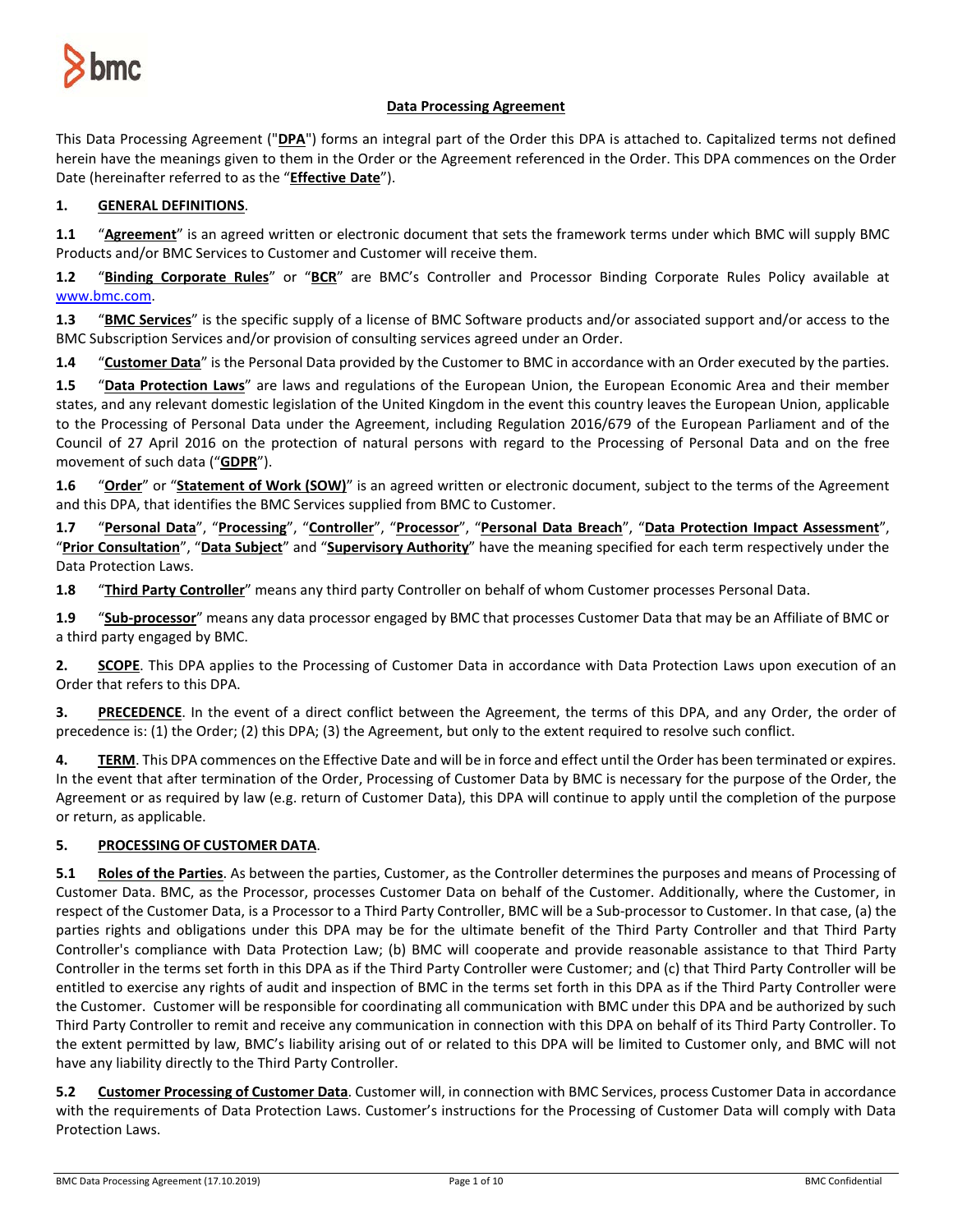

**5.3 BMC Processing of Customer Data**. BMC will only process Customer Data on behalf of and in accordance with Customer's documented instructions as set forth in this DPA. BMC will not process Customer Data except on Customer's instructions, unless required to do so by law. Customer instructs BMC to process Customer Data necessary for the exercise and performance of Customer's rights and obligations under the Agreement, the Order and this DPA respectively. Customer Data may be processed or used for another purpose only with the prior written consent of Customer. BMC will immediately inform Customer if, in BMC's opinion, an instruction from the Customer may infringe Data Protection Laws.

**5.4 Details of Processing.** BMC will process and use Customer Data for the purposes defined in Attachment 1 to this DPA and in accordance with Customer's instructions as set forth in the Agreement, the Order and this DPA. The subject-matter, duration, nature and purpose of the processing, the types of Customer Data and categories of Data Subjects processed under this DPA are further specified in Attachment 1 to this DPA.

**5.5 Records of Processing activities**. Customer and BMC will maintain records of Processing activities, in their respective roles of Controller and Processor. Parties will cooperate to fulfil the obligation to maintain such records. Any material change made by a party, requiring an update of the records of Processing activities maintained by the other party, will be notified to the other party within a reasonable time. Each party will bear its own costs for its own records of Processing activities.

# **6. SUB-PROCESSING**.

**6.1 Sub-processor.** Customer acknowledges and agrees that BMC may engage its Affiliates or third parties as Sub-processors in connection with BMC Services, including access to Customer Data. A list of all Sub-processors (including BMC Affiliates and third party Sub-processor) as of the Effective Date of this DPA is provided in Attachment 2 to this DPA.

**6.2 Written contract.** Sub-processors will be obliged under a written contract (i) to comply with Data Protection Laws and (ii) to provide at least the same level of data protection as is required by this DPA, including the implementation of appropriate technical and organizational measures.

**6.3 Change of Sub-processors**. Any additions or replacements of Sub-processors will be notified to the Customer via email. Customer may oppose to BMC use of a new Sub-processor by notifying BMC in writing of its objective reasons to oppose within ten (10) business days after receipt of BMC's notice. In the event Customer objects to a new Sub-processor, BMC will use reasonable efforts to make available to Customer a change in the BMC Services or recommend a commercially reasonable change to Customer's configuration or use of the BMC Services to avoid Processing of Customer Data by the objected-to new Sub-processor without unreasonably burdening the Customer. If BMC is unable to make available such change within a reasonable period of time, Customer may terminate the applicable Order(s) with respect only to those BMC Services which cannot be provided by BMC without the use of the objected-to new Sub-processor by providing written notice to BMC. BMC will refund Customer any prepaid fees covering the remainder of the Order term following the effective date of termination with respect to such terminated BMC Services, without imposing a penalty for such termination on Customer.

**6.4 Responsibility**. BMC will be liable for the performance of its Sub-processors to the same extent BMC would be liable if performing the BMC Services of each Sub-processor directly under the terms of this DPA.

**7. DATA SUBJECT REQUESTS**. In the event any of the parties receives a request from a Data Subject to exercise the Data Subject's right of access, right to rectification, restriction of Processing, erasure ("right to be forgotten"), data portability, object to the Processing, or its right not to be subject to an automated individual decision making ("**Data Subject request**"):

**7.1 Addressed to Customer**. To the extent Customer, in its use of the BMC Services, cannot address a Data Subject request, considering the nature of the Processing, BMC will provide commercially reasonable assistance upon Customer's written request by appropriate technical and organizational measures, insofar as this is possible, and to the extent BMC is legally permitted to do so, for the fulfilment of Customer's obligation to respond to a Data Subject request under Data Protection Laws. Customer will be responsible for any costs arising from BMC's provision of such assistance.

**7.2 Addressed to BMC**. BMC will promptly notify Customer of a Data Subject request received in connection with BMC Services, to the extent legally permitted.

**8. DELETION AND RETURN**. Upon request by Customer made within thirty (30) days after the effective date of termination of the Order(s), BMC will either delete or return all the Customer Data to the Customer. After such thirty (30) day period, if BMC has not already done so, BMC will delete the Customer Data from the BMC Services, including copies, unless legally prohibited.

**9. TRANSFER OF CUSTOMER DATA TO THIRD COUNTRIES**. BMC will transfer Customer Data pursuant to the BCR as approved by the Supervisory Authority for (a) transfers outside of the European Union, the European Economic Area and/or their member states, Switzerland and the United Kingdom and (b) for Customer's that have contractually specified in an Order that Data Protection Laws apply. The BCR policy is incorporated into a BMC corporate wide policy, requiring all BMC Affiliates and their employees to comply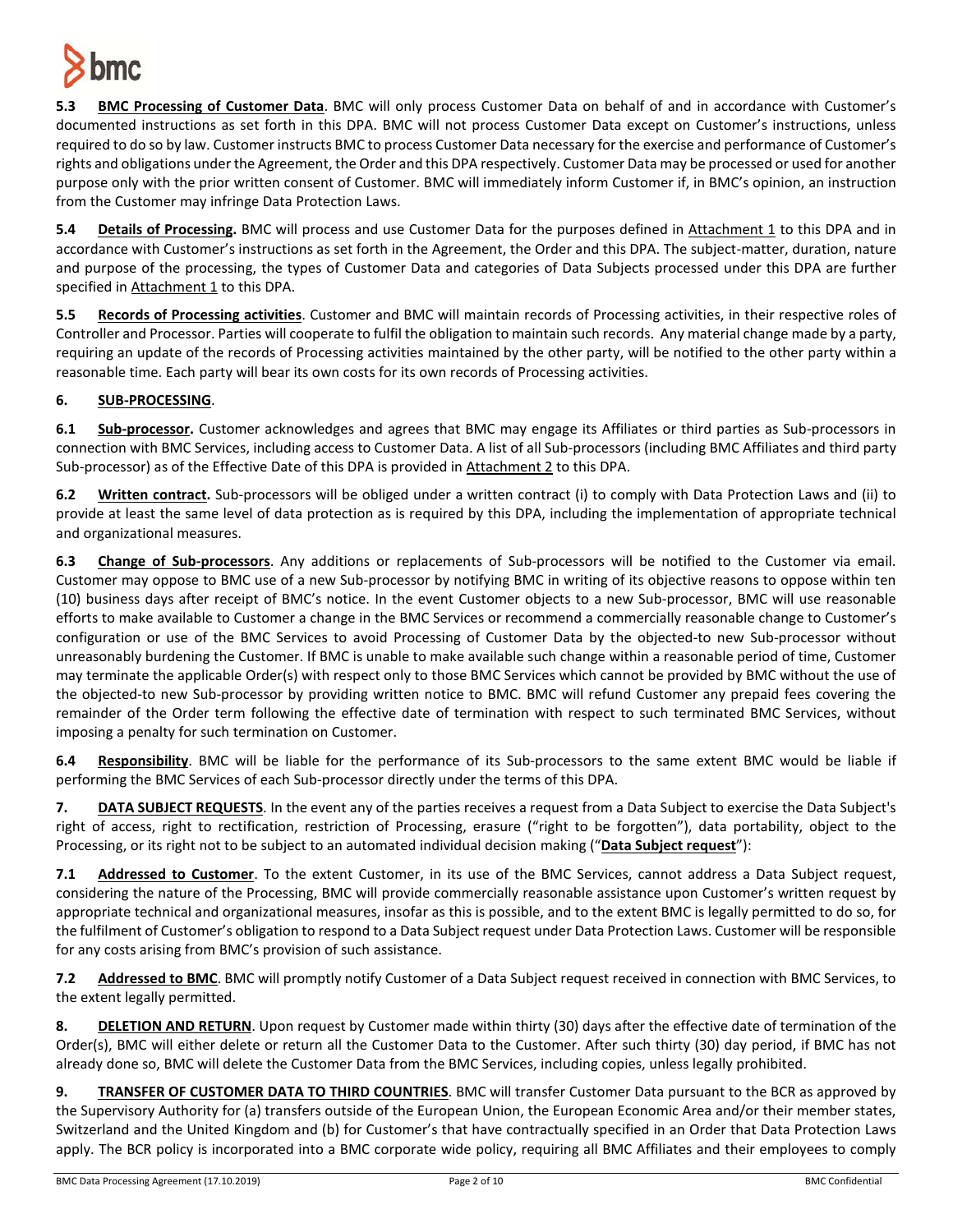

with and respect the BCR policy which is governing the collection, use, access, storage and transfer of Customer Data among BMC Affiliates and third party Sub-processors. BCR's are incorporated by reference and are an integral part of this DPA. Customer agrees that Customer Data may be processed by BMC Affiliates and third party Sub-processors provided that BMC, its Affiliates and its Subprocessors are and remain contractually bound by the BCR, or in the case of Sub-processors by the Sub-Processor's own BCR. BMC represents that its Affiliates and Sub-Processors are and will for the duration of this DPA remain contractually bound by and comply with the requirements of the BCR, or in the case of Sub-Processors by the Sub-Processor's own BCR.

## **10. SECURITY**.

**10.1 Confidentiality**. BMC will ensure that all personnel of BMC granted access to Customer Data have committed themselves to confidentiality by executing written confidentiality obligations to the extent legally necessary. The obligation to treat Customer Data pursuant to such confidentiality obligations will survive the termination of the employment. Customer Data may be made available only to personnel that require access to such Customer Data for the performance of BMC's contractual obligations towards Customer.

**10.2 Organizational and technical protection measures**. BMC will maintain appropriate organizational and technical protection measures, as set out in Attachment 3 to this DPA. BMC regularly monitors compliance with these measures. Upon Customer's request, BMC will provide Customer with reasonable cooperation and assistance to fulfil Customer's obligation under the GDPR, to implement and maintain appropriate organizational and technical protection measures, insofar as this obligation relates to the BMC Services in scope of this DPA. Customer will be responsible for any costs arising from any additional obligation on BMC due to a Customer request outside of this DPA.

## **11. SECURITY BREACH MANAGEMENT, NOTIFICATION AND COOPERATION WITH AUTHORITIES**.

**11.1 Customer Data Breach Notification to Customer**. BMC will notify Customer without undue delay after becoming aware of a breach of security leading to the accidental or unlawful destruction, loss, alteration, unauthorized disclosure of, or accessto, Customer Data processed by BMC and its Sub-processors. BMC will make reasonable efforts to identify the cause of such breach and take those steps as BMC deems necessary and reasonable in order to remediate the cause of such a breach to the extent the remediation is within BMC's reasonable control. Where, and in so far as it is possible, the notification will:

- (a) describe the nature of the Personal Data Breach including where possible, the categories and approximate number of Data Subjects concerned and the categories and approximate number of personal data records concerned;
- (b) communicate the name and contact details of the data protection officer or other contact point where more information can be obtained;
- (c) describe the likely consequences of the Personal Data Breach;
- (d) describe the measures taken or proposed to be taken to address the Personal Data Breach, including, where appropriate, measures to mitigate its possible adverse effects.

**11.2 Customer Data Breach Notification to the Supervisory Authority and the Data Subject.** Upon Customer's request, BMC will provide Customer with reasonable cooperation and assistance to fulfil Customer's obligation under the GDPR to notify a Customer Data Breach to the Supervisory Authority and to communicate on a Customer Data Breach to the Data Subject, insofar as this obligation relates to the BMC Services in scope of this DPA. Except in case of breach of this DPA by BMC, an Affiliate of BMC or a Sub-processor of BMC, Customer will be responsible for any costs arising from BMC's provision of such assistance.

**11.3 Cooperation with Supervisory Authorities.** Customer and BMC will cooperate with competent Supervisory Authorities as required by the GDPR. If a party is subject to investigative or corrective powers of a Supervisory Authority, this party will inform the other party without undue delay, insofar as it relates to the data Processing covered by this DPA. Parties will provide reasonable assistance to each other to fulfil obligations to cooperate with Supervisory Authorities. Each party is responsible for its own costs arising from the provision of such assistance.

## **12. AUDIT AND IMPACT ASSESSMENTS**.

**12.1 Data Protection Impact Assessment and Prior Consultation.** Upon Customer's request, BMC will provide Customer with reasonable cooperation and assistance to fulfil Customer's obligation under the GDPR to carry out a Data Protection Impact Assessment related to Customer's use of the BMC Services, to the extent Customer does not otherwise have access to the relevant information, and to the extent such information is available to BMC. BMC will provide reasonable assistance to Customer in the cooperation or Prior Consultation with the Supervisory Authority in the performance of its tasks. Customer will be responsible for any costs arising from BMC's provision of such assistance.

**12.2 Audit**. Upon request by Customer, BMC will make available to Customer all relevant information necessary to demonstrate compliance with this DPA, and will allow for and contribute to audits, including inspections, by Customer or an auditor mandated by Customer in relation to the Processing of the Customer Data by BMC and its Sub-processors. Customer will give notice of any audit or inspection to be conducted and will make reasonable endeavors to avoid causing any damage or disruption to BMC premises,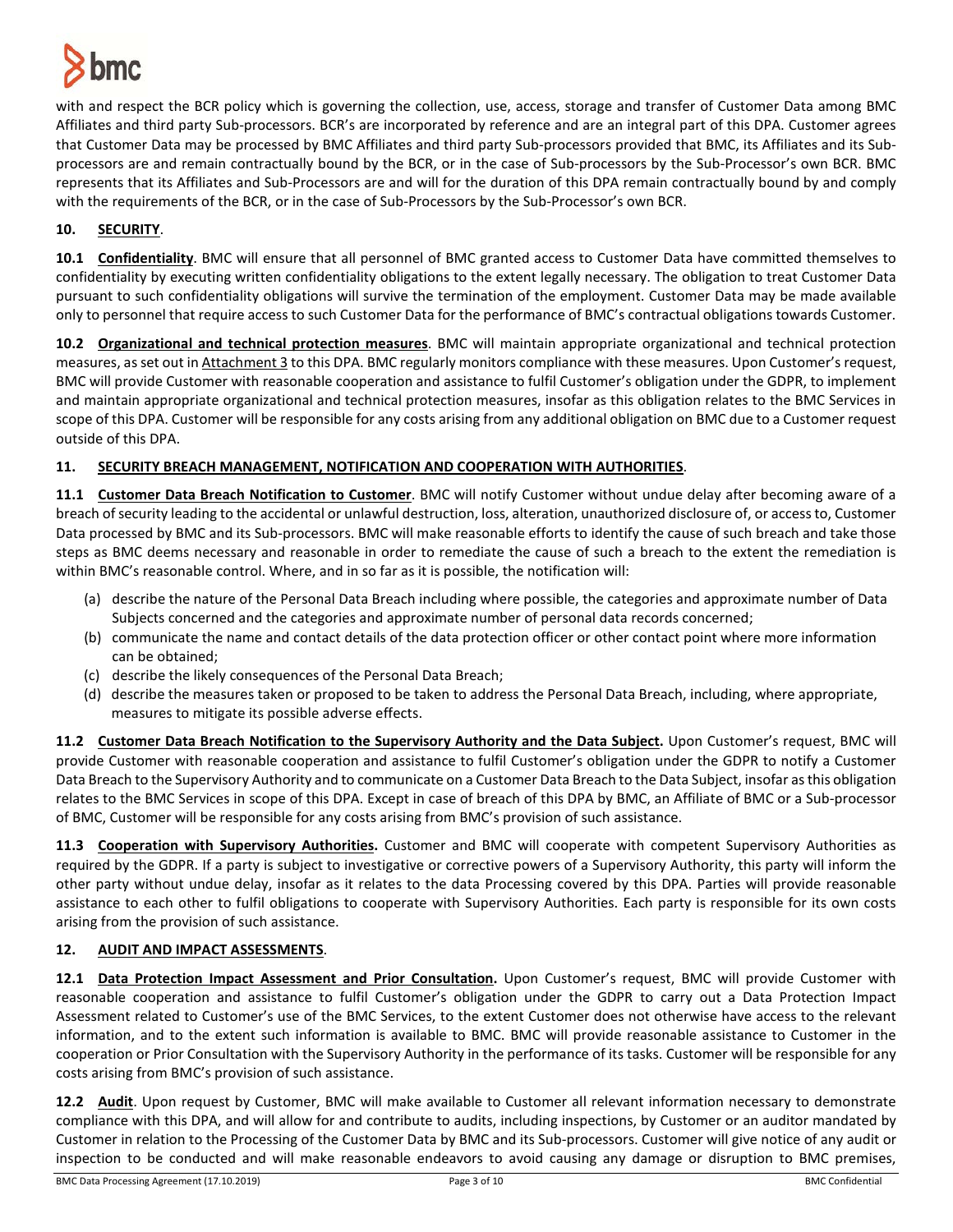

equipment and business while its personnel are on those premises in the course of such an audit or inspection. Any audit will be carried out on reasonable prior written notice of no less than thirty (30) days, and will not be carried out more than once a year. Access to BMC premises for the purposes of such an audit or inspection is subject to: (a) the production of reasonable evidence of identity and authority by the auditors; (b) normal business hours; (c) audit personnel have committed themselves to confidentiality by executing written confidentiality obligations; and (d) access only to information that is strictly relevant to the BMC Services being provided to Customer, which excludes any information relating to the provision of BMC Services to other Customers. Audit and verification rights exclude direct security and penetration tests run by Customer or an auditor mandated by Customer.

**13. LIMITATION OF LIABILITY**. Each party's liability, taken together in the aggregate, arising out of or related to this DPA, whether in contract, tort or under any other theory of liability, is exclusively subject to terms and conditions contained in the Agreement.

**14. NOTICES.** Notices under this DPA will be provided in writing to BMC via the following email address: privacy@bmc.com.

| ATTACHMENTS INCORPORATED INTO THIS DPA                          |  |
|-----------------------------------------------------------------|--|
| Attachment 1 – Details of Customer Data processing              |  |
| Attachment 2 – List of Sub-processors                           |  |
| Attachment 3 – Organizational and technical protection measures |  |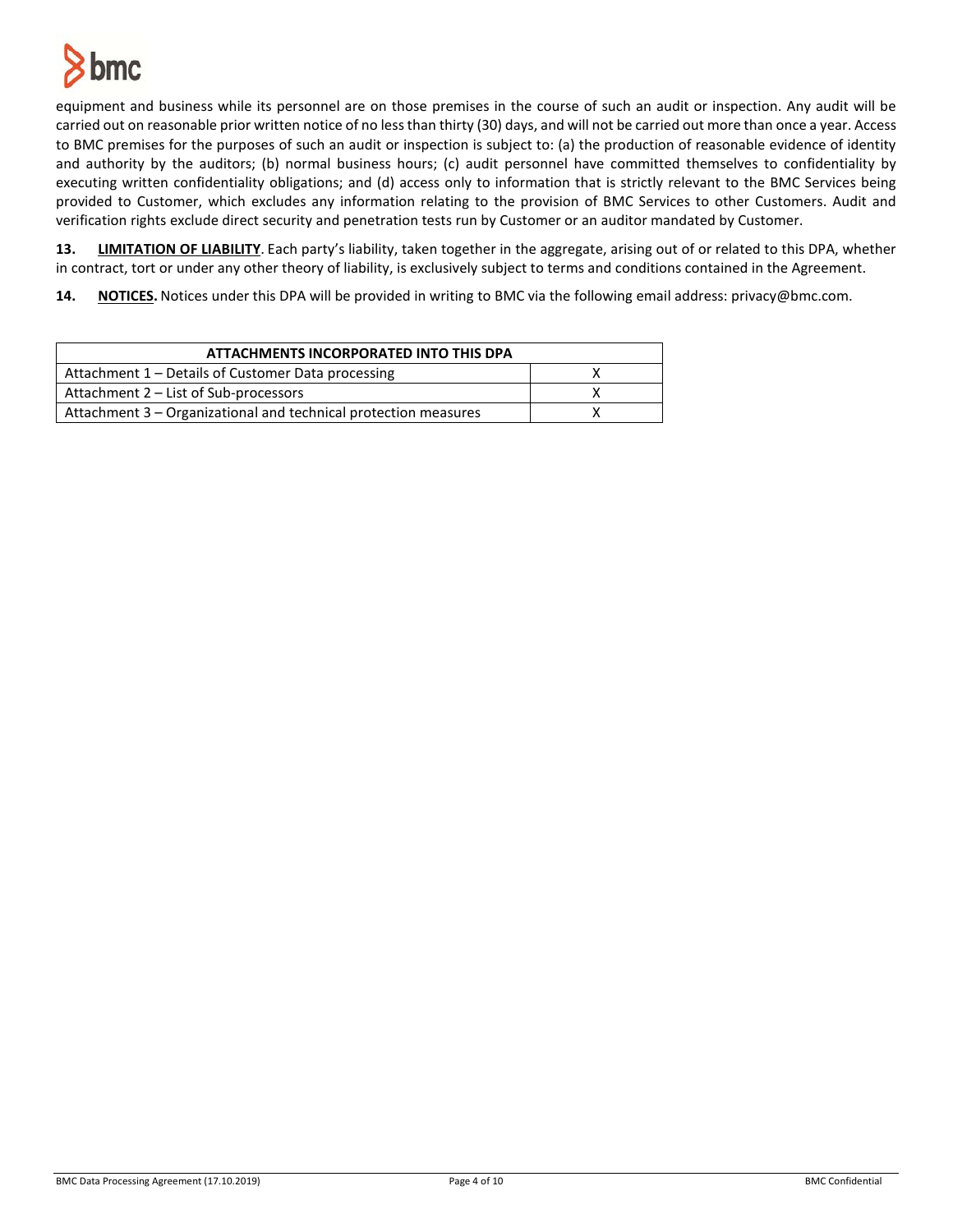

## **Attachment 1 - Details of Customer Data processing**

### **1. Extent, subject-matter, nature and purpose of intended processing of Customer Data**

As set forth in the Agreement, BMC will process Customer Data necessary for the exercise and performance of Customer's rights and obligations under the Agreement, the Order and this DPA.

Additionally, as set forth in the DPA, BMC will not disclose Customer Data except as expressly permitted in writing by Customer or where required by law, in which case, to the extent legally permitted, BMC will provide Customer with prior notice of any such compelled disclosure.

## **2. Duration of processing**

The duration of Personal Data processing is the duration of the Order.

#### **3. Categories of Customer Data and concerned Data Subjects**

#### **(a) Data Subjects**

**The extent of Customer data processed by BMC is determined and controlled by Customer in its sole discretion. It may include, but is not limited to Personal Data relating to the following categories of data subjects:**

- Prospects, customers, business partners and vendors of Customer
- Customer's personnel, including Employees, agents and contractors
- Customer's Users authorized by Customer to use BMC Services

#### **(b) Categories of Personal Data**

**The extent of Customer data processed by BMC is determined and controlled by Customer in its sole discretion. It will include Personal Data relating to the following categories of Personal Data:**

- Contact details, such as name, professional phone number, professional email address, professional office address, title, degree, date of birth.
- Product usage data, such as media used, file type used, file size, usage and status and information related to BMC Products such as location, language, software version, data sharing choices and update details.
- Connection data, such as number of times customer contact has engaged our Support center, duration of the engagement, means by which customer contacted BMC (by email, videoconference, Support center, etc.), region, language, time zone, localization.
- Device data, such as information about Computers, and/or devices such as operating system, amount of memory, region, language, time zone, model number, first start date, age of Computer and/or device, device manufacture date, browser version, computer manufacturer, connection port, device identifiers and additional technical information that varies by Product.
- Other Personal Data provided by a Data Subject when she/he interacts, online or by phone, or mail with the Support centers, help desks and other customer support channels to facilitate delivery of BMC Services and to respond to Customer or Data Subject inquiries.
- Any other Personal Data Customer or Customer's Users submit, send or store via BMC Subscription Services.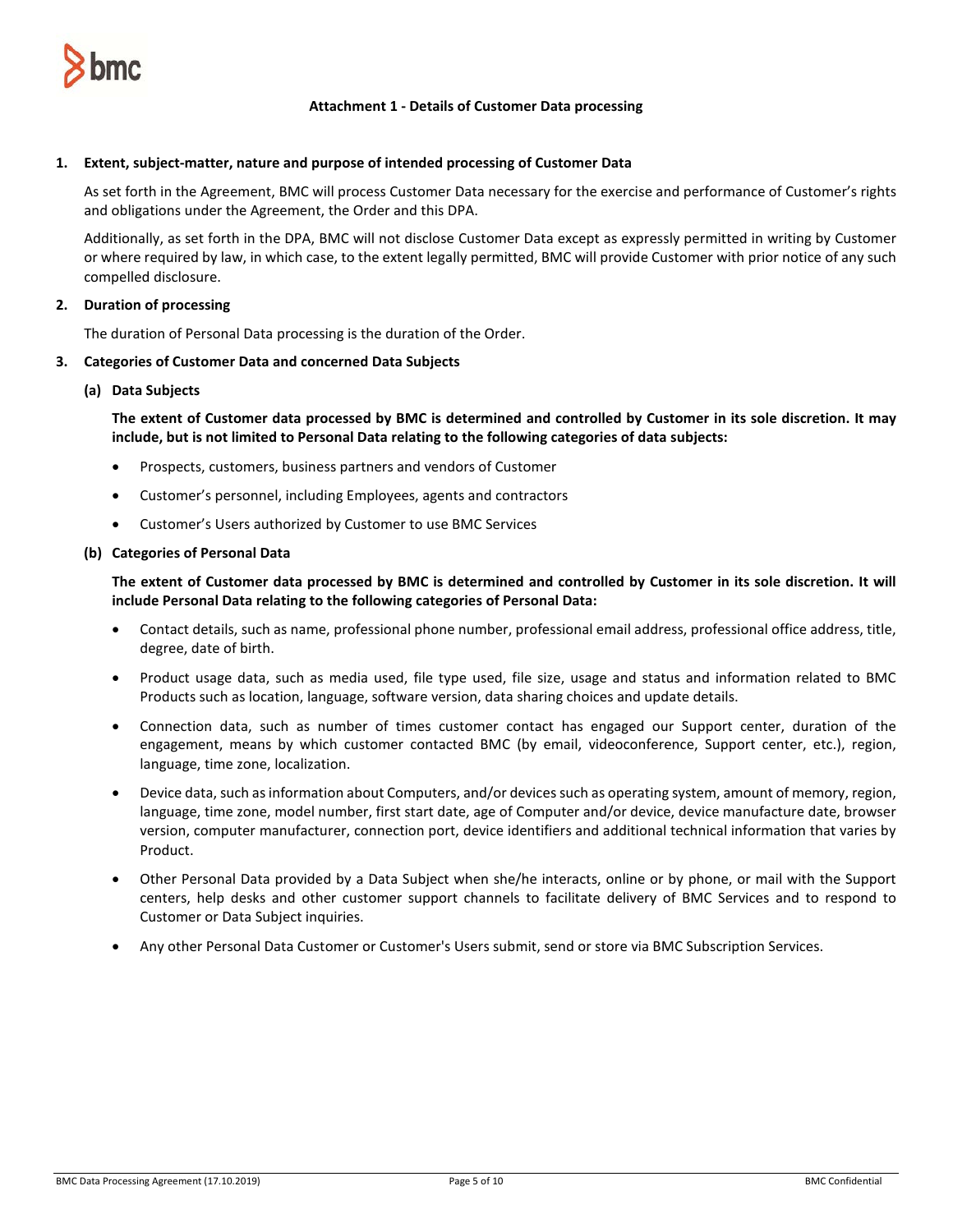

## **Attachment 2 - List of Sub-processors**

| <b>Entity Name</b>                                                                                                                                               | Entity<br><b>Type</b> | Country/<br>Region |  |
|------------------------------------------------------------------------------------------------------------------------------------------------------------------|-----------------------|--------------------|--|
| <b>BMC Affiliates</b>                                                                                                                                            |                       |                    |  |
| BMC Entities within European Economic Area (EEA) part of BMC's BCRs – please see link<br>https://www.bmc.com/legal/data-privacy-binding-corporate-rules.html#A-1 | Affiliate             | EEA                |  |
| BMC Entities Non-EEA part of BMC's BCRs - please see link https://www.bmc.com/legal/data-<br>privacy-binding-corporate-rules.html#A-2                            | Affiliate             | Non-FFA            |  |
| Additional third-party entities may be called out on Orders                                                                                                      |                       |                    |  |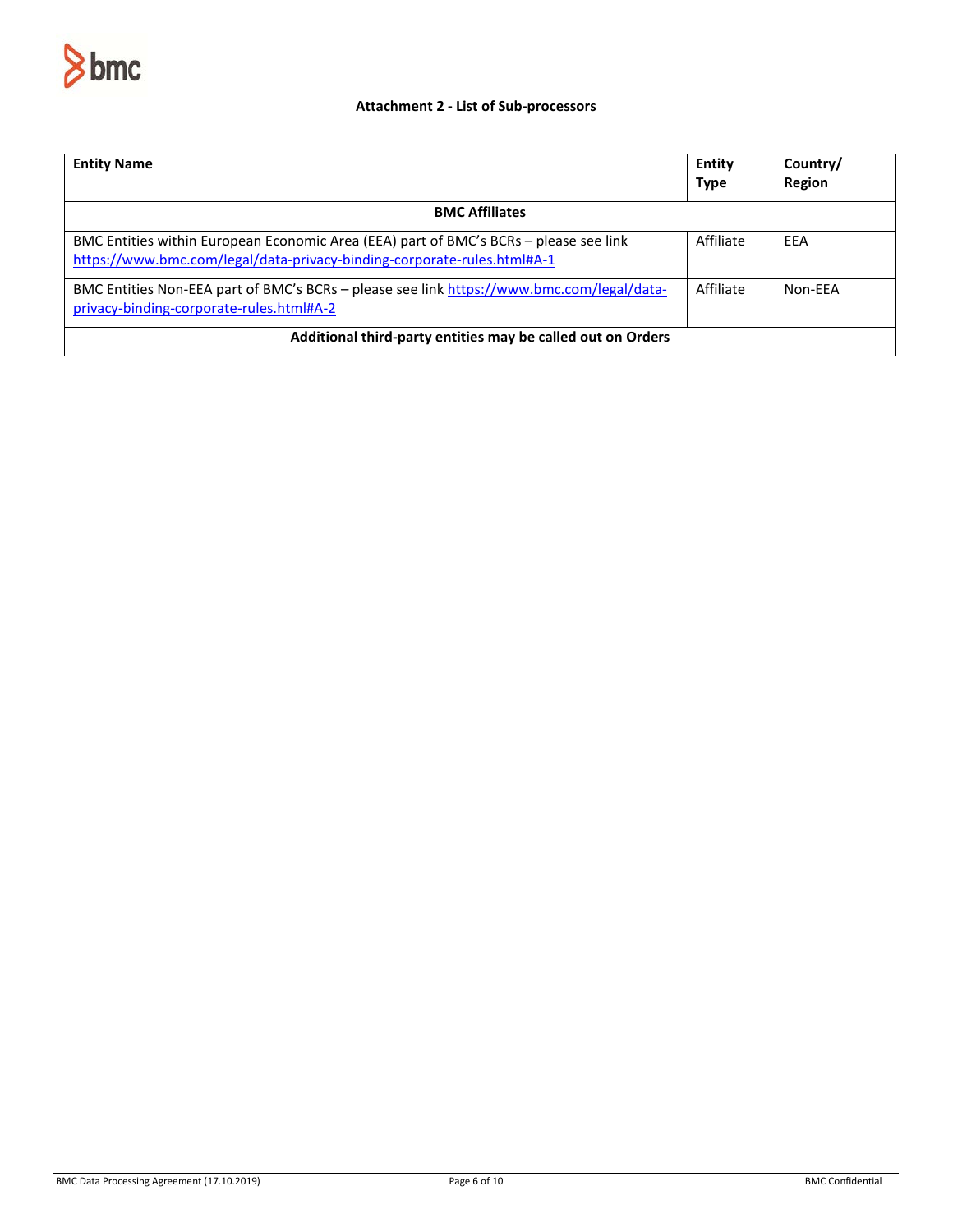

**Attachment 3 - Organizational and technical protection measures**

### **A. GENERAL ORGANIZATIONAL AND TECHNICAL MEASURES**

**To the extent Customer elects to provide Customer Data to BMC in accordance with the relevant Order, the Agreement and this DPA, the following organizational and protection measures apply.** 

- **1. Access control to premises, facilities and assets to prevent unauthorized persons from gaining access to data processing systems for processing or using Customer Data. BMC has deployed the following measures to control access to systems and data:**
	- BMC has an identity management system fully integrated with BMC human resources system providing full lifecycle management for BMC Users Accounts and access to data.
	- Accounts and access are revoked immediately upon termination of employment of such BMC user account, including disconnection of active remote access sessions.
	- BMC User Accounts are generated on a per-individual basis and not shared.
	- For BMC Support, access to Support Managed File Transfer Facility ("MFT") service is restricted to authorized personnel only, which is limited to BMC Support and the customer.
	- For BMC Support, BMC's Support MFT service is deployed in physically redundant, geographically diverse locations.
	- For BMC Consulting Services, access to BMC endpoints is restricted to authorized personnel only which is limited to BMC Support Services and BMC Consulting Services organizations.
	- BMC's data centers are with industry recognized tiered providers, with:
		- o Multiple certifications that may include: SSAE 16 (SOC I type II), PCI DSS (sec 9 & 12), ISO 27001, NIST
		- o 24 hour security
		- o Restricted, multifactor access

#### **2. Access control to systems to prevent data processing systems from being used without authorization.**

BMC has deployed the following measures to provide a secured access to systems:

- BMC user accounts are required in order to access BMC systems. Access is restricted to authorized Support personnel, and the assigned system owner.
- **3. Access control to ensure that persons entitled to use a data processing system have access only to the data to which they have a right of access, and that Customer Data cannot be read, copied, modified or removed without authorization in the course of processing or use and after storage.**
	- BMC maintains a confidential information protection policy that outlines data handling practices based on classification for which all BMC employees must comply.
	- BMC user accounts are required to access BMC systems, and are restricted to authorized Support personnel and the assigned system owner.

### **B. ORGANIZATIONAL AND TECHNICAL MEASURES APPLYING ONLY TO SUPPORT**

- **1. Disclosure control to ensure that Customer Data cannot be read, copied, altered, or removed without authorization during electronic transfer or transfer or transport or while being recorded onto data storage media, and that it is possible to check and establish to which parties Customer Data are to be transferred by means of data transmission facilities.** 
	- BMC has deployed security measures to ensure that Customer Data is fully encrypted, using AES 256, in transport as it moves from the Customer site to Support MFT system.
	- Customer communication to the Support MFT system requires the use of an encrypted transmission channel using Secure File Transfer Protocol (SFTP).
	- BMC utilizes AES-256 encryption on disk, to ensure that data at rest on the Support MFT system cannot be read without authorization.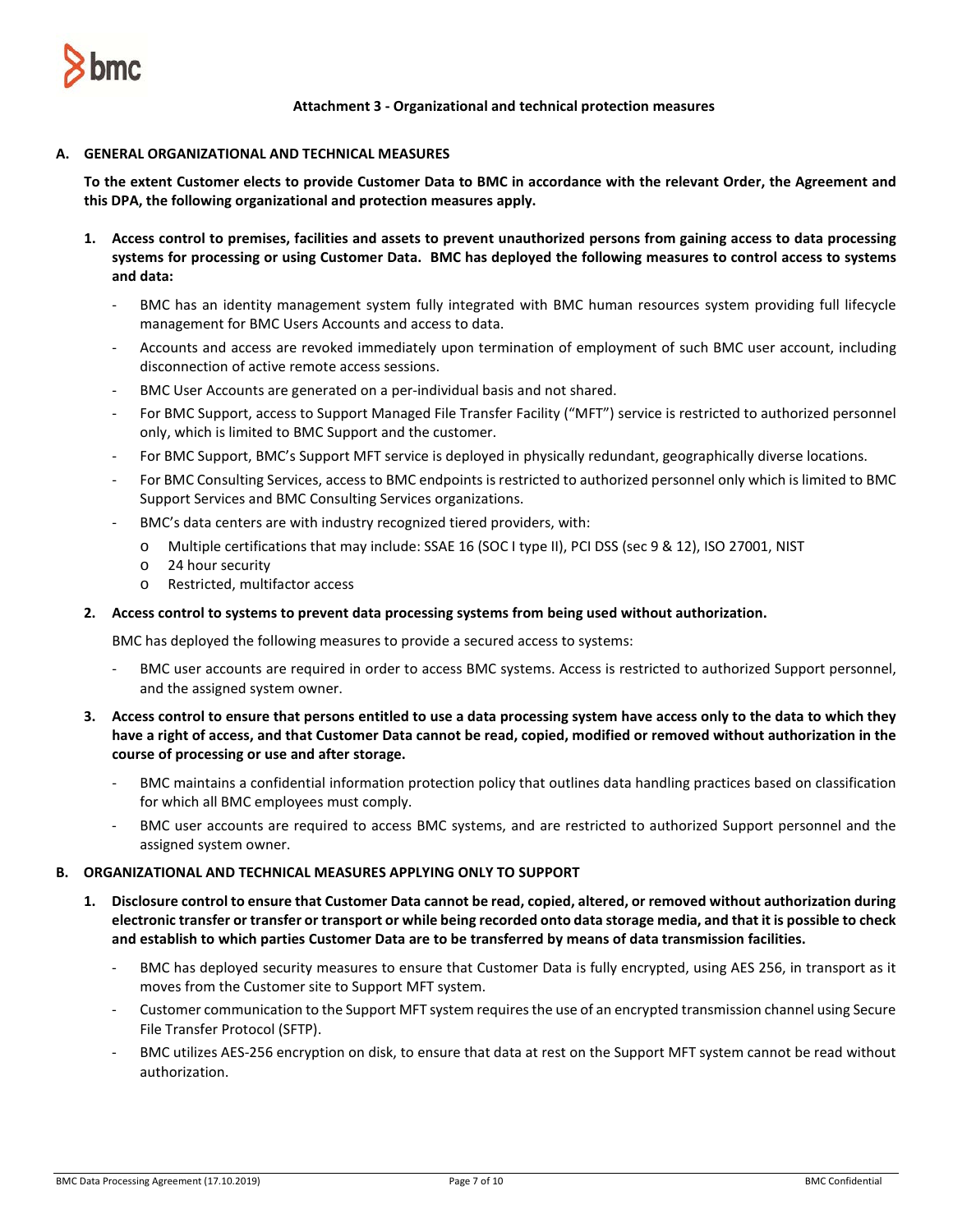

- **2. Input control to ensure that it is possible to after-the-fact check and establish whether Customer Data has been entered into, altered, or removed from data processing systems, and if so, by whom.** 
	- BMC has implemented controlled and secured logging procedures applicable to the Support MFT systems where the Customer Data potentially resides.
	- Logging provides full accountability for actions taken against Customer Data. Logs are retained for a period of at least a consecutive six (6) months.
- **3. Job control to ensure that Customer Data processed on behalf of others are processed strictly in compliance with the data controller's instructions.** 
	- In the event Customer provides Customer Data for Support purposes, the Support MFT system provides automatic scanning of the stored data to attempt to detect data such as bank account and credit card numbers that BMC does not want/need to receive.
	- If BMC detects data it does not want/need to receive, both the Customer and BMC Support personnel are alerted so special handling or deletion procedures can be taken if needed.
- **4. Availability control to ensure that Customer Data are protected against accidental destruction or loss.** 
	- BMC has a 24/7 network and security operations centers (NOC/SOC) to respond to network and security related incidents and provide continuous monitoring of our systems.
	- BMC has a variety of security tools implemented to protect its environment and data entrusted to it, including but not limited to, intrusion prevention services (IPS), anti-virus, application heuristic analysis (sandboxing), endpoint encryption, security information and event management (SIEM), rogue system detection (RSD), and web content filtering.
	- BMC maintains a formal incident response and cyber crisis plan that includes standard actions and engagement for incident handling that includes notification to the Customer and authorities.

## **C. ORGANIZATIONAL AND TECHNICAL MEASURES APPLYING ONLY TO SUBSCRIPTION SERVICES**

**1. Access control to premises and facilities to prevent unauthorized persons from gaining access to data processing systems for processing or using Personal Data.**

In data centers, the following measures are deployed to protect and control secured access to data center facilities:

- Access to production and disaster recovery data centers is securely controlled and monitored by industry standard layers of security.
- No entry to data center sites without approved change control, photo ID card and security center clearance.

### **2. Access control to systems to prevent data processing systems from being used without authorization.**

The following controls are implemented:

- Unique User identifiers (User IDs) to ensure that activities can be attributed to the responsible individual.
- User passwords are stored using a one-way hashing algorithm and are never transmitted unencrypted.
- Access to the Services require a valid User ID and password combination, which are encrypted via current industry encryption standards while in transmission. Following a successful authentication, a random session ID is generated and stored in the User's browser to preserve and track session state.
- Controls to ensure generated initial passwords must be reset on first use.
- Controls to revoke access after several consecutive failed login attempts.
- Controls on the number of invalid login requests before locking out a User.
- Controls to force a User password to expire after a period of use.
- Controls to terminate a User session after a period of inactivity.
- Password history controls to limit password reuse.
- Password length controls
- Password complexity requirement.
- Verification question before resetting password.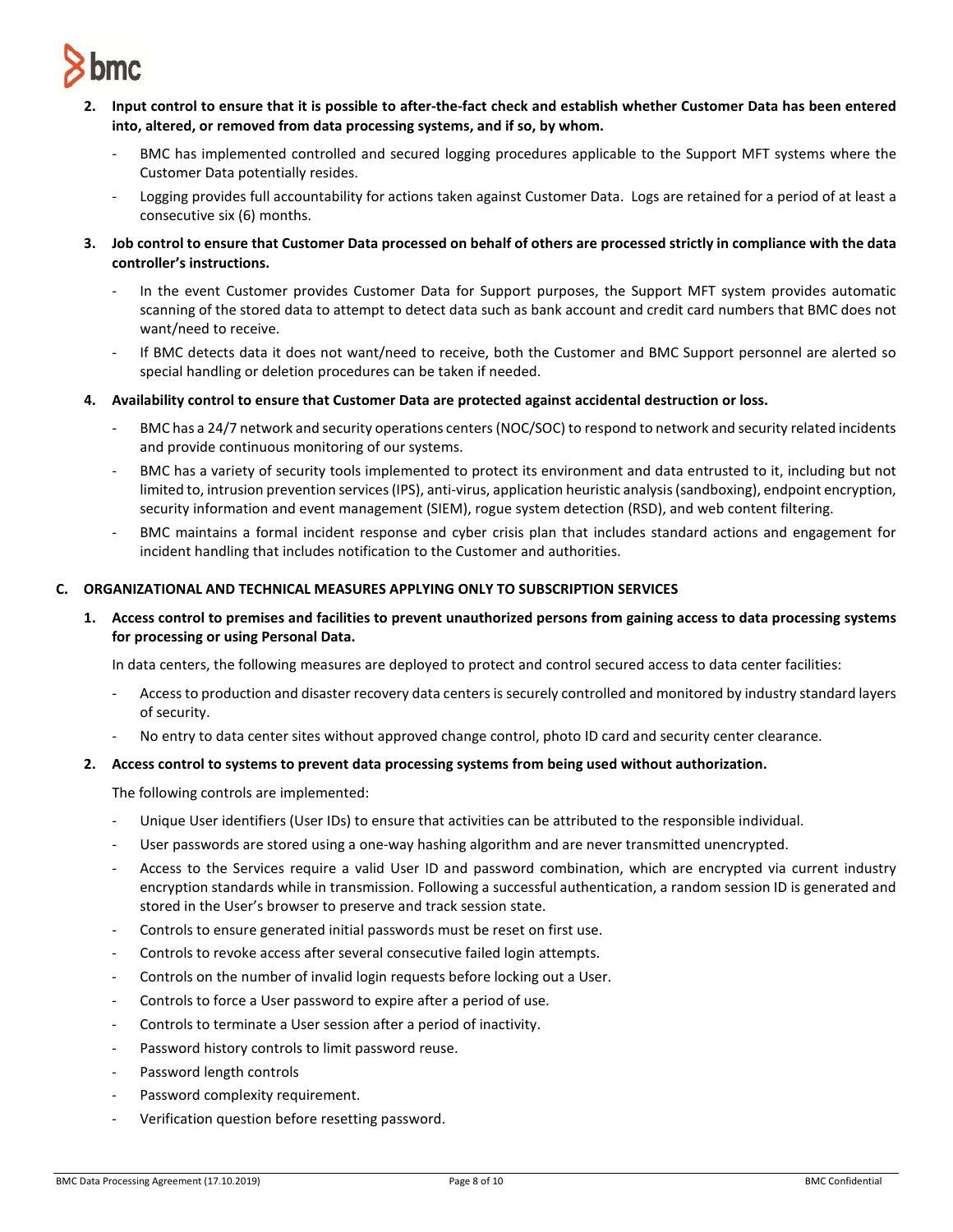

- **3. Access control to data to ensure that persons authorized to use a data processing system have access only to the data to which they have a right of access, and that Personal Data cannot be read, copied, modified or removed without authorization in the course of processing or use and after storage.**
- **4. Disclosure control to ensure that Personal Data cannot be read, copied, altered, or removed without authorization during electronic transfer or transfer or transport or while being recorded onto data storage media, and that it is possible to check and establish to which parties Personal Data are to be transferred by means of data transmission facilities.**

Security measures are employed to ensure that Personal Data is fully encrypted during transmission between Customer's network and the XaaS services data centers.

Customer communication to any XaaS services data center requires the use of an encrypted transmission channel, including at least HyperText Transfer Protocol Secure (HTTPS) and Transport Layer Security (TLS). Additional encrypted transmission channels may also include but are not limited to, Secure File Transfer Protocol (SFTP) and Internet Protocol Security Virtual Private Network (IPSec VPN).

**5. Input control to ensure that it is possible to after-the-fact check and establish whether Personal Data has been entered into, altered, or removed from data processing systems, and if so, by whom.**

Controlled and secured logging procedures may be employed on XaaS services systems where the Personal Data resides. Logging provides full accountability for actions taken against Personal Data and by whom within the XaaS Services organization.

**6. Job control to ensure that personal data processed on behalf of others are processed strictly in compliance with the Data Controller's instructions.**

As set forth in the DPA, BMC and its Sub-processor will process Personal Data in accordance with Customer's lawful and explicit instructions, including to provide the Services as set forth in the Agreement and as instructed by Users in their use of the Services.

**7. Availability control to ensure that Personal Data are protected against accidental destruction or loss.**

BMC has a variety of security tools implemented to protect its environment and data entrusted to it, including but not limited to, intrusion prevention services (IPS), anti-virus, application heuristic analysis (sandboxing), endpoint encryption, security information and event management (SIEM), rogue system detection (RSD), and web content filtering.

BMC maintains a formal incident response and cyber crisis plan that includes standard actions and engagement for incident handling that includes notification to the customer and authorities.

- Disaster recovery. BMC or its Sub-processor may utilize disaster recovery facilities that may be geographically remote from primary data centers, along with required hardware, software, and Internet connectivity, in the event BMC's Subprocessor production facilities at the primary data center were to be rendered unavailable. BMC's Sub-processor has disaster recovery plans in place and tests them at least once per year.
- Viruses. The Services will not introduce any viruses to Customers systems; however, the Services do not scan for viruses that could be included in attachments or other Customer Data uploaded into the Services by Customer. Any such uploaded attachments will not be executed in the Services and therefore will not damage or compromise the Services.
- **8. Segregation control to ensure that data collected for different purposes can be processed separately.** 
	- Permissions and access control lists within BMC Subscription Services environment allow logically segregated processing of personal data;
	- Access control within the BMC Subscription Services environment is restricted and isolated so usage activities for one BMC customer cannot be viewed or accessed by another BMC customer.

### **D. ORGANIZATIONAL AND TECHNICAL MEASURES APPLYING ONLY TO CONSULTING SERVICES**

- **1. Disclosure control to ensure that Customer Data cannot be read, copied, altered, or removed without authorization during electronic transfer or transfer or transport or while being recorded onto data storage media.**
	- BMC has deployed security measures to ensure that BMC Consulting Services computing systems (the PS laptops) are fully encrypted, using AES 256.
		- BMC Consulting Services consultants utilize secure transmission methods for data transfer to/ from customer, such as SFTP.